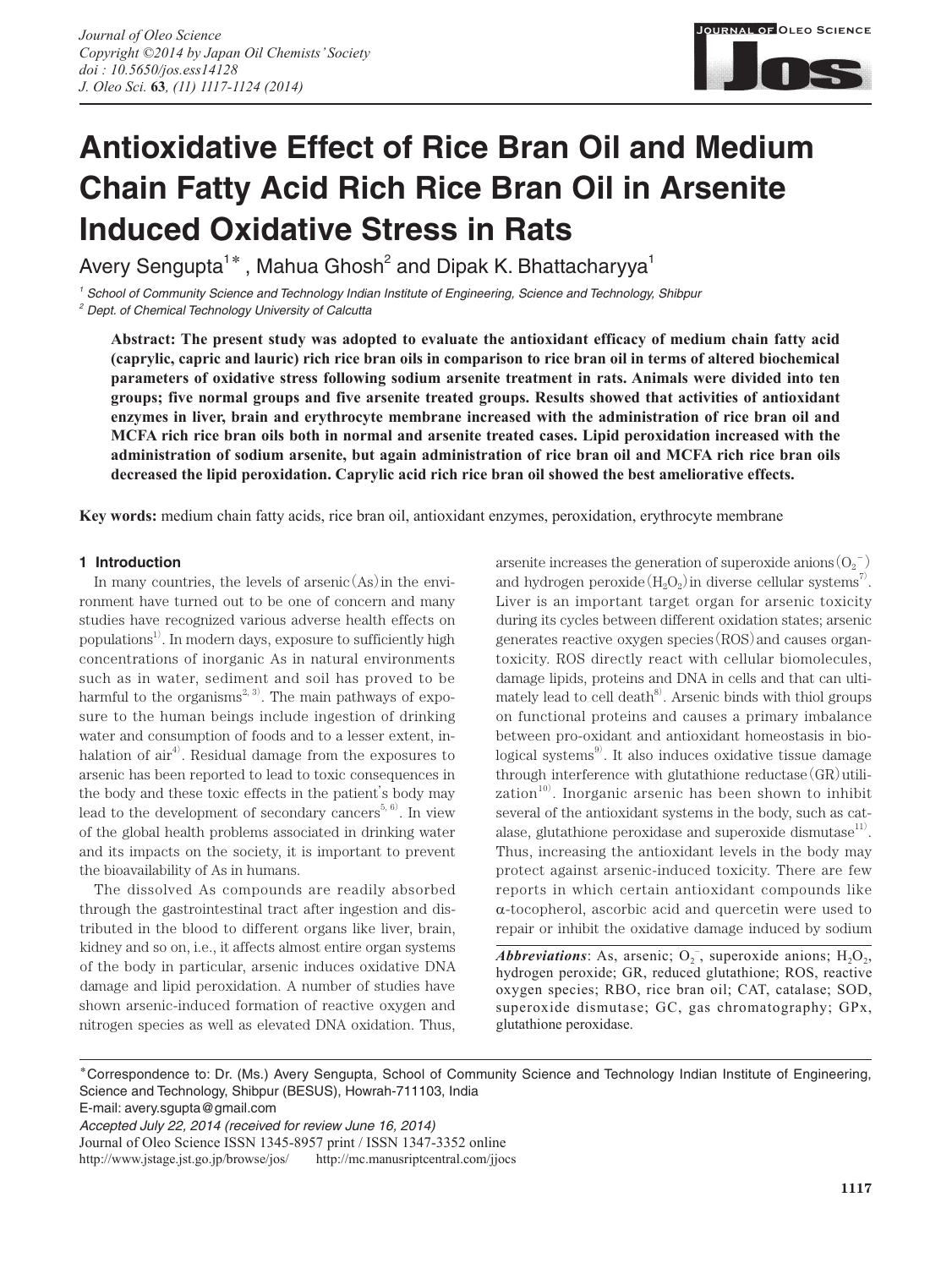$\arcsenite^{12, 13)}$ .

Reactive oxygen species $(ROS)$ can cause cell and tissue damage and lipid peroxidation, leading to impaired cellular function and alterations in the physico-chemical properties of cell membranes, which in turn disrupt vital functions $^{14}$ . Medium chain fatty acids are likely to be highly resistant to peroxidation<sup>15, 16</sup>. Antioxidant enzymes provide protection against ROS and, similar to many other biochemical systems, their effectiveness varies with the stage of development and other physiological aspects of the organism<sup>17, 18)</sup>. The most important antioxidant enzymes are superoxide dismutase, catalase and glutathione peroxidase $^{19)}$ . Thus, the extent of lipid peroxidation is likely to depend in part on both the activity of antioxidant enzymes and the mix of fatty acids present in a target for peroxidation $^{20}$ .

In our previous study we observed the antioxidant effect of capric acid rich mustard oil in comparison to mustard oil. Thus the aim of our study is to observe the antioxidative effect of caprylic acid, capric acid and lauric acid rich rice bran oils(RBO)in comparison to rice bran oil fed to oxidative stress generated rats.

# **2 Materials and Methods**

# 2.1 Chemicals

Sodium arsenite (NaAsO<sub>2</sub>) which was chosen as the source of arsenic, was purchased from S.D. Fine-Chem limited, Mumbai, India. All other chemicals used in the experiment were of analytical grade. The dose of Sodium arsenite $(10 \text{ mg/kg BW})$  was chosen on the basis of the previous studies $^{12, 21)}$ . The medium chain fatty acids were purchased from Sisco Research Loboratories Pvt. Ltd.

#### 2.2 Production of medium chain fatty acid rich RBO

The reaction between caprylic acid, capric acid and lauric acid with rice bran oil was carried out in a packedbed bioreactor. The reactor consisted of a tubular glass column of 10 mm ID and was 50 cm long. It was also provided with a water jacket for temperature control. The immobilised enzyme(*Rhizomucor mehei*)packed into the reactor was retained in place by means of a sintered plate. The substrates were fed from the top and the products were collected at the bottom. The substrates were previously blended and well mixed at the reaction temperature before conducting the packed-bed reaction and were poured into the enzyme bed, maintaining a fixed sample head. Water from a constant temperature bath was circulated through the jacket by a peristaltic pump. A partial suction was given to maintain the constant flow rate  $(0.4)$ mL/min; optimized in the previous study); 20 g of enzyme was closely packed into the column by repeated tapping to avoid any air gaps. Transesterification reactions were then carried out by passing the substrate through the column. The temperature was maintained at the desired value of 60℃ by passing water through the column jacket. The product mixture was collected at the outlet and the fatty acid composition of the oils was determined by gas chro $matography(GC)$ .

# 2.3 Chromatographic analysis of oils

Fatty acid compositions of native and medium chain fatty acid-enriched rice bran oil were analysed by GC. The oils were saponified with  $0.5$  M KOH and methylated with boron trifluoride in methanol. The gas chromatograph (Agilent 6890 N; J&W Scientific, Wilmington, DE, USA)was fitted with a DB-Wax capillary column  $(30m \times 0.32mm \times 0.5m)$  $25 \text{ mm}$ ) and a flame ionization detector. N<sub>2</sub>, H<sub>2</sub> and airflow rate were maintained at 1, 30 and 300 ml/min, respectively. Inlet and detector temperatures were kept at 250℃ and the oven temperature was programmed to increase from 150 to 190℃ at a rate of 15℃/min, then to hold for 5 min, and then to increase to 230℃ at a rate of 48℃/min, and then again to hold for 10 min.

#### 2.4 Animal Treatment

Adult male albino rats of Wistar strain were housed and given food and water ad libidum. The duration of the experimental period was 32 days. The rats were fed balanced diet having the following composition: fat free casein-18% (protein source), fat-20%, starch-55%(carbohydrate source), Salt mixture 4%[composition of salt mixture No.12(wt in gm): NaCl-292.5; KH<sub>2</sub>PO<sub>4</sub>-816.6; MgSO<sub>4</sub>-120.3;  $CaCO<sub>3</sub>$ -800.8; FeSO<sub>4</sub>, 7H<sub>2</sub>O-56.6; KCl-1.66; MnSO<sub>4</sub>, 2H<sub>2</sub>O-9.35; ZnCl<sub>2</sub>-0.5452; CuSO<sub>4</sub>, 5H<sub>2</sub>O-0.9988; CoCl<sub>2</sub>-, 6H<sub>2</sub>O-0.0476]; cellulose-3%; and one multivitamin capsule (Vitamin A.I.P. 10,000 units, thiamine mononitrate I.P.5 mg, vitamin B.I.P. 5 mg, calcium pantothenate USP 5 mg, niacinamide I.P. 50 mg, ascorbic acid I.P. 400 units, cholecalciferol USP 15 units, menadione I.P-9.1 mg, folic acid I.P  $-1$  mg and vitamin E USP 0.1 mg) per kg of diet. The diet was adequate in all nutrients. The animals were divided into ten groups with six rats in each: Group I: vehicle treated control animals, Group II: rats fed with rice bran oil instead of control oil, Group III: rats fed with caprylic acid rich rice bran oil, Group IV: rats fed with capric acid rich rice bran oil, Group V: rats fed with lauric acid rich rice bran oil, Group VI: rats were fed with sodium arsenite $(10$ mg/kg BW)for 14 days, Group VII: rats received rice bran oil along with sodium arsenite  $(10 \text{ mg/kg BW})$  for 14 days, Group VIII: rats received caprylic acid rich rice bran oil along with sodium arsenite(10 mg/kg BW)for 14 days, Group IX: rats received capric acid rich rice bran oil along with sodium arsenite  $(10 \text{ mg/kg BW})$  for 14 days, Group X: rats received lauric acid rich rice bran oil along with sodium arsenite $(10 \text{ mg/kg BW})$  for 14 days; Groundnut oil was used as the vehicle and given to all the groups as the level of 20% of the total diet. At the end of the experiment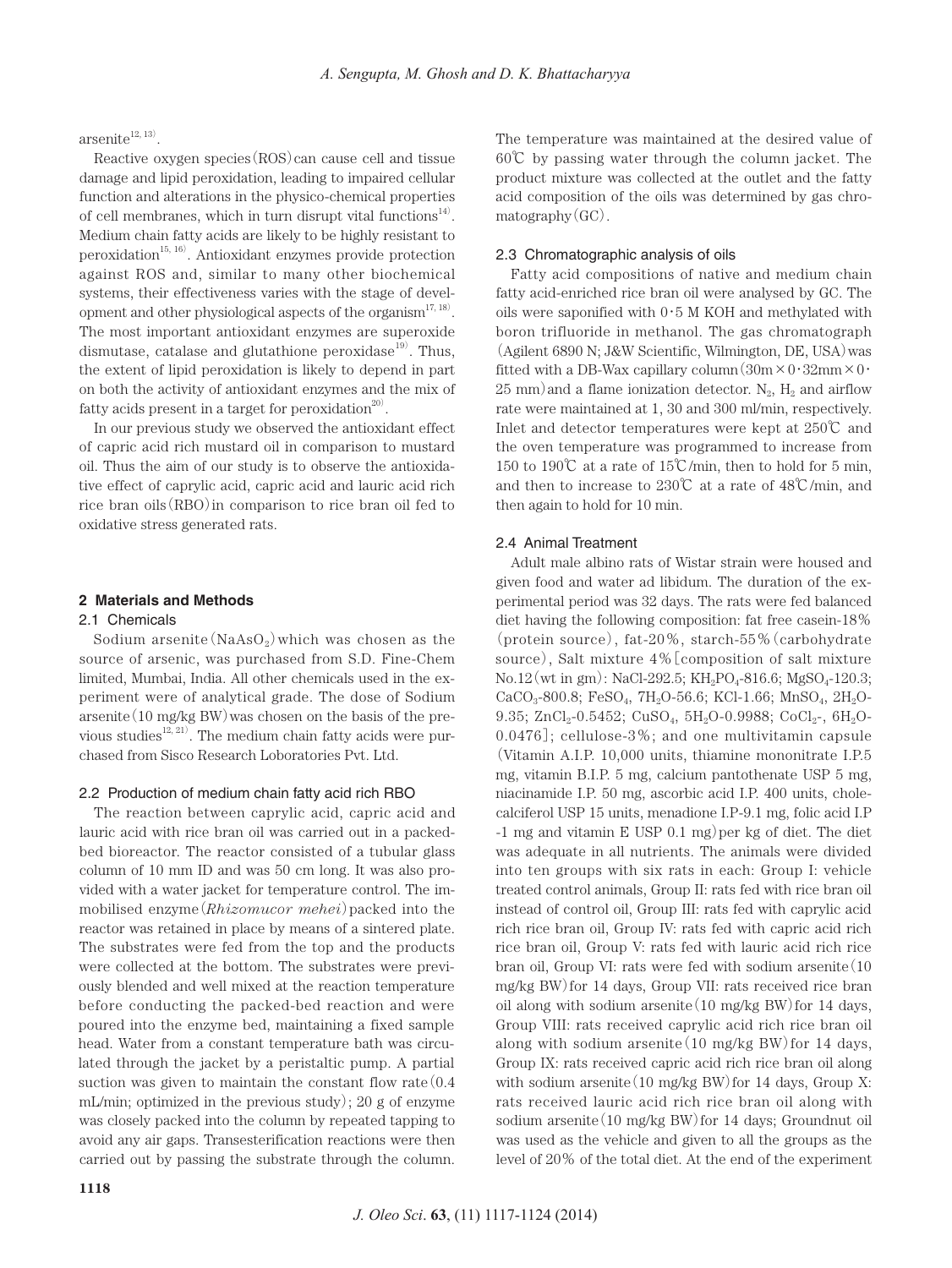the feeding of rats was stopped and after 12 h fasting, the rats were anesthetized by chloroform and 5 ml of blood was taken from the heart in heparinized tubes. The plasma was obtained by centrifugation of the blood. The liver, brain and mesentery was removed, rinsed with ice-cold saline, blotted, weighed and stored at  $-20^{\circ}$  until analyzed.

#### 2.5 Analysis of plasma lipid concentrations

Total cholesterol, HDL-cholesterol and triglyceride concentrations were determined using enzyme kits supplied by Merck India Limited.

## 2.6 Enzyme assays

Measured amounts of liver and brain were homogenised in phosphate buffer. The samples were then centrifuged and the supernatants were used for the enzyme assay. The activity of catalase(CAT)was determined spectrometrically by the method of Aebi<sup>22)</sup>. Superoxide dismutase  $(SOD)$  activity was assayed by measuring the auto-oxidation of haematoxylin as described by Martin *et al*. 23) . Glutathione reductase  $(GR)$  was determined by the method of Ellman<sup>24)</sup>. Total activity of glutathione peroxidase  $(GPx)$  was determined in the tissue homogenates and plasma according to Flohe & Gunzler<sup>25)</sup>. All enzyme activities are expressed as enzyme units per mg protein. Protein content was determined using the method of Lowry *et al*. 26) .

#### 2.7 Preparation of erythrocyte membranes

All procedures were done at  $0-5\degree$  (typically on ice), and all centrifugations were performed in a Sorvall SS-34 rotor at 15,000 rpm unless specified. Rat red cells and hemoglobin-free ghosts were prepared as described in the litera- $\textrm{ture}^{10)}$ , except that the hemolysis buffer was 5 mM  $^*$  NaPi  $(pH 8)$ , 0.01 mM MgSO<sub>4</sub>, and the membranes were suspended for 10 min in this buffer before each centrifugation to allow hemoglobin to exit fully.

## 2.8 Antioxidant Enzyme Assay of erythrocyte membrane

Measured amounts of erythrocyte membrane were homogenized in phosphate buffer. The samples were then centrifuged and the supernatants were used for enzyme assay. The activity of CAT, SOD, GR and GPx were determined using the same methods described previously.

#### 2.9 Products of lipid peroxidation

For lipid peroxide measurement, approximately 1 g of liver or 0・4ml of plasma was placed into a glass centrifuge tube  $(70 \text{ ml})$  for 2 min in a solvent mixture consisting of 10 ml chloroform and 20 ml methanol, and homogenised on ice. Then, 10 ml of chloroform was added and homogenization continued for another 30 s. Finally, 10 ml of redistilled water were added and the mixture was homogenised for 30 s. The tubes were then centrifuged for 20 min at 4000 rpm, and the chloroform layer was separated $27$ . Thiobarbituric acidreactive substances were measured according to the method described by Schmedes & Hølmer<sup>28)</sup>. Malondialdehyde (MDA) concentration was calculated by taking the extinction coefficient of MDA to be  $1.56 \times 10^5$ /M cm<sup>29)</sup>.

#### 2.10 Statistical analysis

All the data are presented as means with their standard errors. Statistical comparisons between groups were performed using one way ANOVA by Tukey test.

## **3 Results**

#### 3.1 Changes in fatty acid composition

Analysis of the medium chain fatty acid rich RBO showed that caprylic acid rich RBO contained 14.00% caprylic acid(C8), capric acid rich RBO contained 13.73% capric acid $(C10)$  and lauric acid rich RBO contained  $13.11\%$  lauric acid (C12). The fatty acid compositions of the MCFA rich RBOs, are given in Table 1.

# 3.2 Changes in plasma lipid profile

Lipid profiles of plasma of different rats fed with different dietary oils are presented in Table 2. In the absence of added sodium arsenite, plasma total cholesterol, non-HDLcholesterol and triglyceride concentrations were lower in rats fed the MCFA-enriched RBO compared with those fed the native RBO(Table 2). Conversely, HDL-cholesterol concentration was higher in rats fed the MCFA-enriched RBO(Table 2). Adding sodium arsenite to the diet increased plasma total cholesterol, non-HDL-cholesterol and triglyceride concentrations and decreased HDL-cholesterol concentration(Table 2). However, the plasma lipid profile was better when rats received the MCFA-enriched RBO

**Table 1** Fatty acid composition of native rice bran oil and medium chain fatty acid rice rice bran oils.

| Fatty acid             | Fatty Acid $(\% w/w)$    |            |            |            |            |            |            |            |            |
|------------------------|--------------------------|------------|------------|------------|------------|------------|------------|------------|------------|
| Sample                 | $\mathrm{C}_{8:0}$       | $C_{10:0}$ | $C_{12:0}$ | $C_{14:0}$ | $C_{16:0}$ | $C_{18:0}$ | $C_{18:1}$ | $C_{18:2}$ | $C_{18:3}$ |
| Rice Bran Oil          |                          |            |            | 0.28       | 17.10      | 1.90       | 48.27      | 31 35      | 1.1        |
| Caprylic acid rich RBO | 14.00                    |            |            | 0.29       | 13.77      | 190        | 40.76      | 28.28      | 1.0        |
| Capric acid rich RBO   | $\overline{\phantom{0}}$ | 13.43      | -          | 0.27       | 10.44      | 1.89       | 43.39      | 29.58      | 1.0        |
| Lauric acid rich RBO   |                          |            | 13.11      | 0.27       | 10.56      | 1.88       | 45.29      | 27.89      | 1.0        |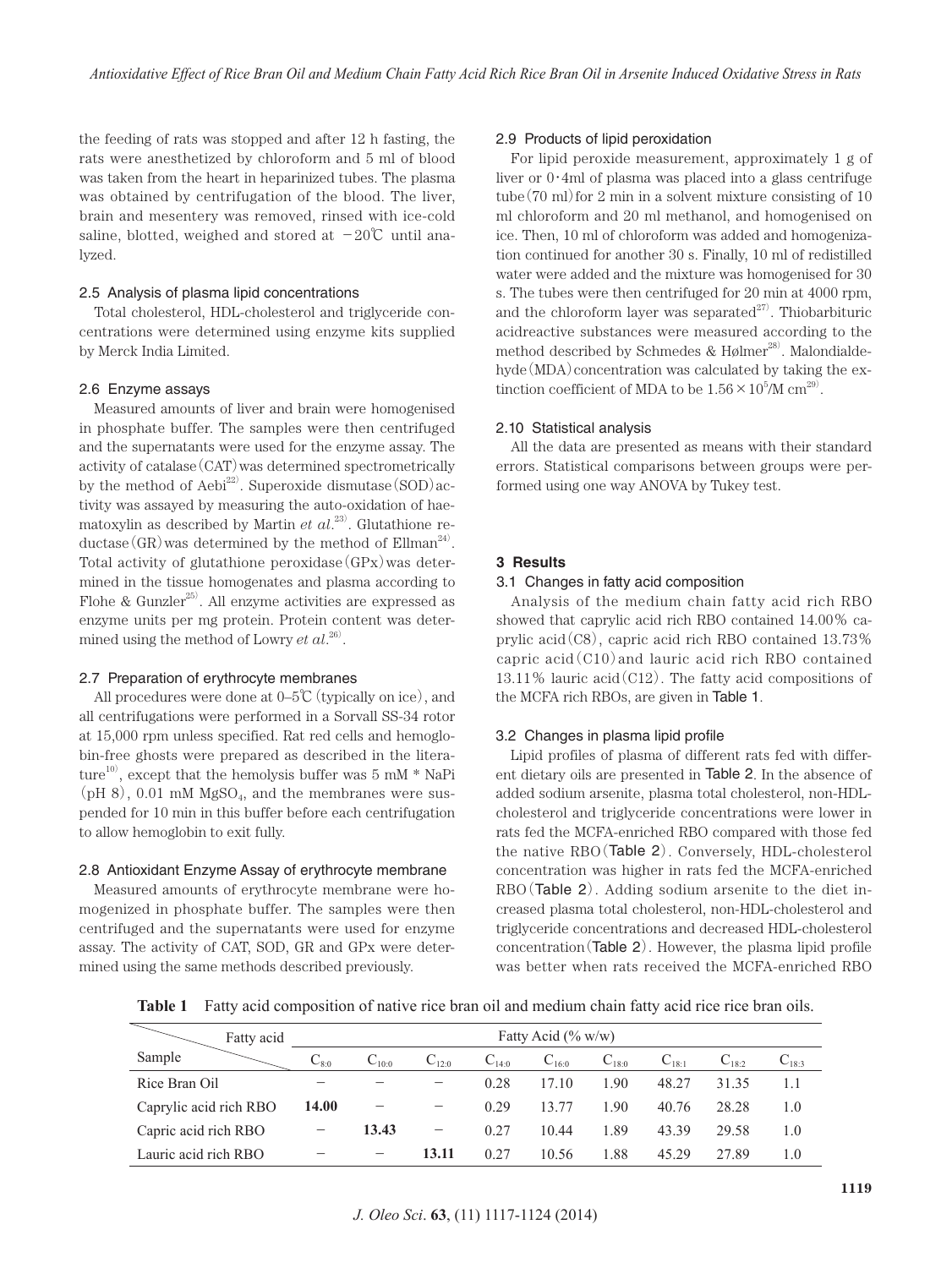| Parameters          | Normal Control |                | Rice bran oil     |                   | Caprylic acid-enriched rice<br>bran oil |              |                | Capric acid-enriched rice<br>bran oil |                                     | Lauric acid-enriched rice<br>bran oil |
|---------------------|----------------|----------------|-------------------|-------------------|-----------------------------------------|--------------|----------------|---------------------------------------|-------------------------------------|---------------------------------------|
|                     | No added       | $+$ Na Arse-   | No added          | $+$ Na Arse-      | No added                                | $+$ Na Arse- | No added       | $+$ Na Arse-                          | No added                            | $+$ Na Arse-                          |
|                     | Na Arsenite    | nite           | Na Arsenite       | nite              | Na Arsenite                             | nite         | Na Arsenite    | nite                                  | Na Arsenite                         | nite                                  |
| Total cholesterol   | $150.12 \pm$   | $340.60 \pm$   | $130.30 \pm$      | $214.67 \pm$      | $65.33 \pm$                             | $139.31 \pm$ | $73.33 \pm$    | $154.00 \pm$                          | $106.67 \pm$                        | $166.17 \pm$                          |
|                     | 1.20           | $0.98^{b}$     | $2.70^{\circ}$    | $2.98^\circ$      | $0.23^{a,d}$                            | $1.89^{c,d}$ | $0.11^{a,d,e}$ | $1.23^{\text{c,d,e}}$                 | $0.56^{\text{a.d,e}}$               | $1.22^{c,d,e}$                        |
| HDL-cholesterol     | $18.69 \pm$    | $11.21 \pm$    | $23.00 \pm$       | $16.92 \pm$       | $30.62 \pm$                             | $24.00 \pm$  | $28.24 \pm$    | $22.33 \pm$                           | $26.27 \pm$                         | $17.67 \pm$                           |
|                     | 0.23           | $0.11^{b}$     | 1.21 <sup>a</sup> | 1.11 <sup>c</sup> | $1.82^{a,d}$                            | $1.85^{c,d}$ | $1.02^{a,d,e}$ | $0.66^{c,d,e}$                        | $0.34^{\text{a},\text{d},\text{c}}$ | $0.21^{\text{c,d,e}}$                 |
| Non-HDL cholesterol | $118.72 \pm$   | $305.82 \pm$   | $96.65 \pm$       | $177.63 \pm$      | $28.60 \pm$                             | $101.47 \pm$ | $36.27 \pm$    | $116.98 \pm$                          | $70.65 \pm$                         | $132.03 \pm$                          |
|                     | 2.13           | $1.88^{b}$     | $1.78^{a}$        | $2.31^\circ$      | $1.01^{a,d}$                            | $0.77^{c,d}$ | $1.23^{a,d,e}$ | $2.30^{c,d,e}$                        | $1.02^{\text{a},\text{d},\text{e}}$ | $1.30^{\text{c},\text{d},\text{e}}$   |
| Triacylglycerol     | $63.57 \pm$    | $117.87 \pm$   | $53.23 \pm$       | $100.60 \pm$      | $30.57 \pm$                             | $69.20 \pm$  | $44.11 \pm$    | $73.45 \pm$                           | $48.76 \pm$                         | $82.36 \pm$                           |
|                     | 1.20           | $0.45^{\rm b}$ | $0.20^{\circ}$    | 1.29 <sup>c</sup> | $0.34^{\text{a,d}}$                     | $0.10^{c,d}$ | $1.00^{a,d,e}$ | $1.20^{c,d,e}$                        | $0.87^{\text{a},\text{d},\text{c}}$ | $0.20^{\text{c,d,e}}$                 |

**Table 2** Plasma lipid concentrations (mg/dL) in rats fed the different diets.

Values are mean  $\pm$  S.E.M. (n=10 rats per diet group)

 $^{\circ}$  Comparison between control group and other groups in normal case ( $p$ <0.05)

<sup>b</sup> Comparison between normal control and Na arsenite treated control group  $(p<0.05)$ 

 $\textdegree$  Comparison between Na arsenite treated control group and other groups in Na arsenite treated group ( $p$ <0.05)

d Comparison between RBO group and MCFA-rich RBO treated groups both in normal and Na arsenite treated group (*p*<0.05)

e Comparison between caprylic acid rich RBO group and other MCFA-rich RBO treated groups both in normal and Na arsenite treated group (*p*<0.05)

|  |  |  |  |  | Table 3 Antioxidant activity (U/min/mg protein) of liver tissue. |
|--|--|--|--|--|------------------------------------------------------------------|
|--|--|--|--|--|------------------------------------------------------------------|

| Antioxi-   | Normal Control   |                         |                          | Rice bran oil                | Caprylic acid-enriched rice bran oil |                               |                                   | Capric acid-enriched rice bran oil | Lauric acid-enriched rice bran oil |                                 |
|------------|------------------|-------------------------|--------------------------|------------------------------|--------------------------------------|-------------------------------|-----------------------------------|------------------------------------|------------------------------------|---------------------------------|
| dant en-   | No added Na      | + Na Arsenite           | No added Na              | $+$ Na Arsenite              | No added Na                          | $+$ Na Arsenite               | No added Na                       | $+$ Na Arsenite                    | No added Na                        | $+$ Na Arsenite                 |
| zymes      | Arsenite         |                         | Arsenite                 |                              | Arsenite                             |                               | Arsenite                          |                                    | Arsenite                           |                                 |
| <b>CAT</b> | $3.31 \pm 0.09$  | $0.54 \pm 0.05^{\circ}$ | $4.76 \pm 0.04^{\circ}$  | $1.22 \pm 0.08^{\circ}$      | $8.27 \pm 0.23^{a,d}$                | $2.89 \pm 0.11^{\text{c,d}}$  | $7.05 \pm 0.09^{\text{a,d,c}}$    | $2.54 \pm 0.01^{\text{c,d,e}}$     | $5.26 \pm 0.06^{\text{a,d,e}}$     | $1.98 \pm 0.04^{\text{c,d,e}}$  |
| SOD        | $0.97 \pm 0.05$  | $0.17 \pm 0.01^{\circ}$ | $.36 \pm 0.04^{\circ}$   | $0.32 \pm 0.02$ <sup>c</sup> | $2.71 \pm 0.23$ <sup>a.d</sup>       | $0.73 \pm 0.01^{\text{c,d}}$  | $2.22 \pm 0.10^{a,d,e}$           | $0.54 \pm 0.01^{\text{c,d,e}}$     | $1.65 \pm 0.06^{\text{a,d,c}}$     | $0.43 \pm 0.03^{\text{c,d,e}}$  |
| GR         | $20.34 \pm 0.21$ | $7.82 \pm 0.10^6$       | $24.45 \pm 0.04^{\circ}$ | $14.89 \pm 0.20^{\circ}$     | 32.34 $\pm$ 0.44 <sup>a,d</sup>      | $20.25 \pm 0.11^{\text{c,d}}$ | 30.55 $\pm$ 0.10 <sup>a,d,c</sup> | $19.82 \pm 0.45^{\text{c,d,e}}$    | $27.66 \pm 0.23^{\text{a,d,e}}$    | $16.87 \pm 0.13^{\text{c,d,e}}$ |
| GPx        | $0.66 \pm 0.01$  | $0.10 \pm 0.01^{\circ}$ | $1.00 \pm 0.02^a$        | $0.21 \pm 0.02^{\circ}$      | $1.68 \pm 0.03^{\text{a,d}}$         | $0.56 \pm 0.01^{\text{c,d}}$  | $1.50 \pm 0.02^{\text{a,d,e}}$    | $0.42 \pm 0.01^{\text{c,d,e}}$     | $20 \pm 0.03^{\text{a,d,e}}$       | $0.31 \pm 0.01^{\text{c,d,e}}$  |

Values are mean  $\pm$  SEM (n = 10 rats per diet group)

<sup>a</sup> Comparison between control group and other groups in normal case  $(p<0.05)$ 

<sup>b</sup> Comparison between normal control and Na arsenite treated control group  $(p<0.05)$ 

c Comparison between Na arsenite treated control group and other groups in Na arsenite treated group (*p*<0.05)

d Comparison between RBO group and MCFA-rich RBO treated groups both in normal and Na arsenite treated group (*p*<0.05)

e Comparison between caprylic acid rich RBO group and other MCFA-rich RBO treated groups both in normal and Na arsenite treated group (*p*<0.05)

# **Table 4** Antioxidant activity (U/min/mg protein) of brain tissue.

| Anti-                   |                         | Normal Control          |                          | Rice bran oil                |                                 | Caprylic acid-enriched rice bran oil | Capric acid-enriched rice bran oil |                                 |                                               | Lauric acid-enriched rice bran oil |
|-------------------------|-------------------------|-------------------------|--------------------------|------------------------------|---------------------------------|--------------------------------------|------------------------------------|---------------------------------|-----------------------------------------------|------------------------------------|
| oxidant<br>en-<br>zymes | No added Na<br>Arsenite | + Na Arsenite           | No added Na<br>Arsenite  | + Na Arsenite                | No added Na<br>Arsenite         | $+$ Na Arsenite                      | No added Na<br>Arsenite            | $+$ Na Arsenite                 | No added Na<br>Arsenite                       | $+$ Na Arsenite                    |
| CAT                     | $2.31 \pm 0.13$         | $0.54 \pm 0.05^{\circ}$ | $3.40 \pm 0.04^{\circ}$  | $1.02 \pm 0.18^{\circ}$      | $7.23 \pm 0.02^{\text{a,d}}$    | $2.89 \pm 0.01^{\text{c,d}}$         | $6.05 \pm 0.10^{a,d,e}$            | $2.23 \pm 0.05^{\text{c,d,e}}$  | $4.15 \pm 0.13^{\text{a},\text{d},\text{e}}$  | $1.34 \pm 0.14^{\circ,d,e}$        |
| <b>SOD</b>              | $0.92 \pm 0.02$         | $0.14 \pm 0.01^b$       | $1.22 \pm 0.09^a$        | $0.19 \pm 0.02$ <sup>c</sup> | $2.02 \pm 0.23^{a,d}$           | $0.45 \pm 0.01^{\text{c,d}}$         | $1.78 \pm 0.12^{\text{a,d,e}}$     | $0.34 \pm 0.01^{\text{c,d,e}}$  | $1.35 \pm 0.03^{\text{a},\text{d},\text{e}}$  | $0.21 \pm 0.01^{\text{c,d,e}}$     |
| <b>GR</b>               | $18.12 \pm 0.34$        | $5.92 \pm 0.13^b$       | $22.15 \pm 0.14^{\circ}$ | $9.87 \pm 0.09$ <sup>c</sup> | 32.34 $\pm$ 0.12 <sup>a,d</sup> | $15.00 \pm 0.22$ <sup>c,d</sup>      | 30.15 $\pm$ 0.15 <sup>a,d,c</sup>  | $13.10 \pm 0.25^{\text{c,d,e}}$ | $26.11 \pm 0.34^{\text{a},\text{d},\text{e}}$ | $11.99 \pm 0.13^{\text{c,d,e}}$    |
| <b>GPx</b>              | $0.60 \pm 0.01$         | $0.09 \pm 0.01^{\circ}$ | $0.79 \pm 0.02^{\circ}$  | $0.19 \pm 0.02$ <sup>c</sup> | $1.50 \pm 0.03^{\text{a,d}}$    | $0.40 \pm 0.01^{\text{c,d}}$         | $1.32 \pm 0.02^{\text{a,d,e}}$     | $0.32 \pm 0.01^{\text{c,d,e}}$  | $1.19 \pm 0.03^{\text{a,d,e}}$                | $0.26 \pm 0.01^{\text{c,d,e}}$     |

Values are mean  $\pm$  SEM (n=10 rats per diet group)

<sup>a</sup> Comparison between control group and other groups in normal case  $(p<0.05)$ 

<sup>b</sup> Comparison between normal control and Na arsenite treated control group  $(p<0.05)$ 

<sup>c</sup> Comparison between Na arsenite treated control group and other groups in Na arsenite treated group ( $p$ <0.05)

d Comparison between RBO group and MCFA-rich RBO treated groups both in normal and Na arsenite treated group (*p*<0.05)

e Comparison between caprylic acid rich RBO group and other MCFA-rich RBO treated groups both in normal and Na arsenite treated group (*p*<0.05)

plus sodium arsenite compared with those that received the native RBO plus sodium arsenite(Table 2). Among the three MCFA-enriched RBOs caprylic acid showed highest ameliorative effect while lauric acid showed the least effect.

# 3.3 Antioxidant enzyme activities

The same pattern of effect of the diets was seen on antioxidant enzyme activities in both liver and brain(Tables 3 and 4). In the absence of added sodium arsenite, antioxidant enzyme activities were much higher $(p<0.05)$  in the liver and brain of rats fed the MCFA-enriched RBO com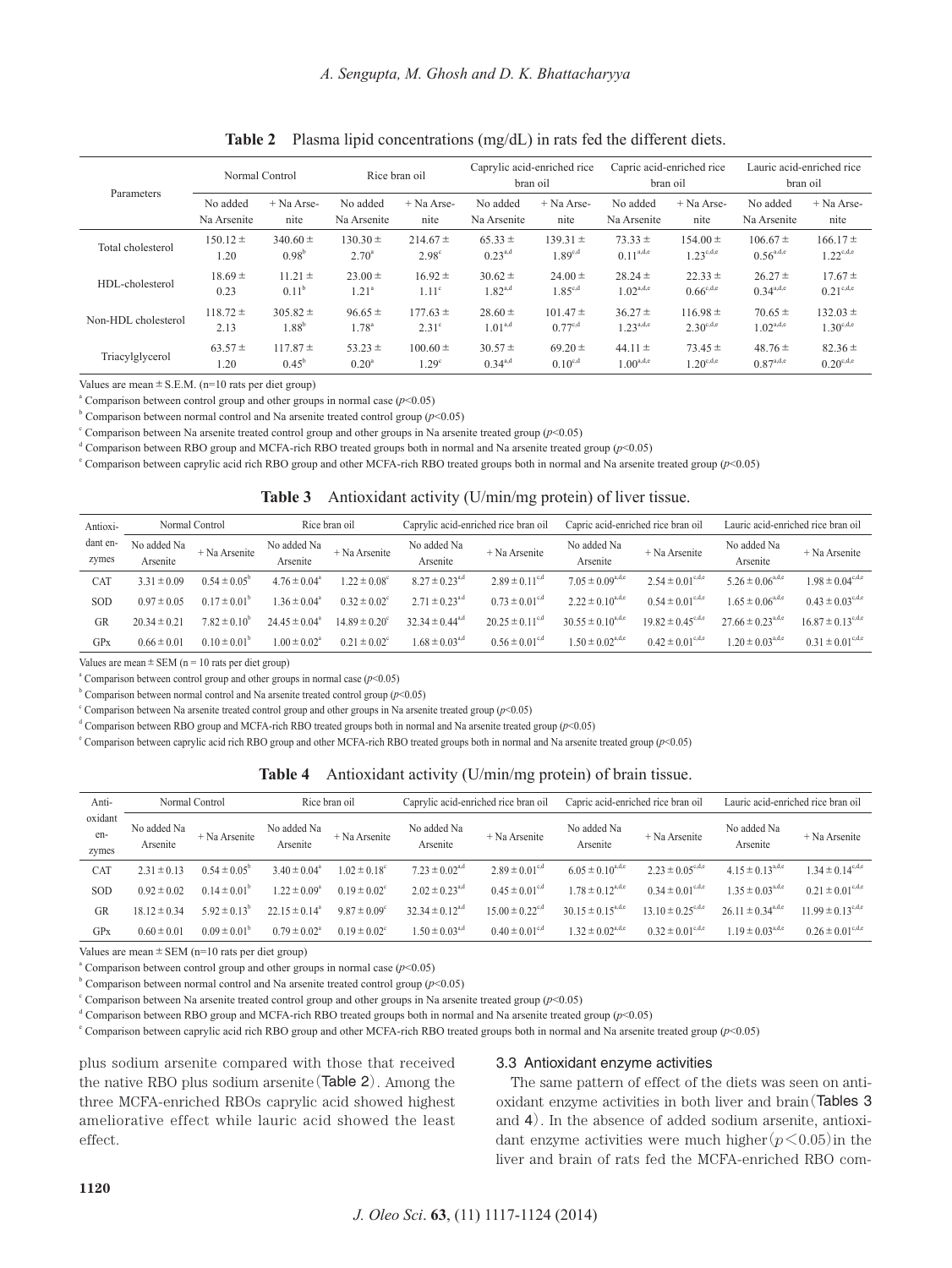pared with those fed the native RBO(Tables 3 and 4). Adding sodium arsenite to the diet decreased the activities of all enzymes, although the effect was not significant in all cases. However, all enzyme activities were higher in liver and brain when rats received the MCFA-enriched RBO plus sodium arsenite compared with those that received the native RBO plus sodium arsenite(Tables 3 and 4). The highest enzyme activities were always seen in the group receiving the caprylic acid-enriched RBO. Interestingly, enzyme activities were often higher in tissues of rats fed the caprylic acid-enriched RBO plus sodium arsenite than in those fed the native RBO.

# 3.4 Changes in antioxidant enzyme activities of erythrocyte membrane

The same pattern of effect of the diets was seen on antioxidant enzyme activities in erythrocyte membrane(Table 5). Adding sodium arsenite to the diet decreased the activities of all enzymes, although the effect was not significant in all cases. However, all enzyme activities were higher in erythrocyte membrane when rats received the MCFA-enriched RBO and groundnut oil plus sodium arsenite compared with those compared the control groundnut oil plus sodium arsenite(Table 5). The highest enzyme activities were always seen in the group receiving caprylic acid rich RBO in higher dose.

## 3.5 Lipid peroxidation

The same pattern of effect of the diets was seen on MDA concentrations in liver, brain and plasma(Table 6). In the absence of added sodium arsenite, MDA concentrations were much lower in tissues and plasma of rats fed the MCFA enriched RBO compared with those fed the native RBO(Table 6). Adding sodium arsenite to the diet increased MDA concentrations. However, MDA concentrations were lower when rats received the MCFA enriched RBO plus sodium arsenite compared with those that received the native RBO plus sodium arsenite(Table 5). The lowest MDA concentrations were always seen in the group receiving the caprylic acid enriched RBO plus sodium arsenite.

#### **4 Discussion**

The purpose of the study was to determine the effect of

| <b>Table 5</b> | Antioxidant activity (U/min/mg protein) of erythrocyte membrane. |  |  |
|----------------|------------------------------------------------------------------|--|--|
|                |                                                                  |  |  |

| Anti-                   | Normal Control          |                         | Rice bran oil            |                          | Caprylic acid-enriched rice bran oil |                                 |                                 | Capric acid-enriched rice bran oil | Lauric acid-enriched rice bran oil |                                |  |
|-------------------------|-------------------------|-------------------------|--------------------------|--------------------------|--------------------------------------|---------------------------------|---------------------------------|------------------------------------|------------------------------------|--------------------------------|--|
| oxidant<br>en-<br>zvmes | No added Na<br>Arsenite | + Na Arsenite           | No added Na<br>Arsenite  | + Na Arsenite            | No added Na<br>Arsenite              | $+$ Na Arsenite                 | No added Na<br>Arsenite         | + Na Arsenite                      | No added Na<br>Arsenite            | $+$ Na Arsenite                |  |
| <b>CAT</b>              | $3.31 \pm 0.20$         | $1.14 \pm 0.15^{\circ}$ | $5.40 \pm 0.20^{\circ}$  | $2.02 \pm 0.23^{\circ}$  | $9.11 \pm 0.25^{\text{a,d}}$         | $4.19 \pm 0.09^{c,d}$           | $7.05 \pm 0.18^{\text{a,d,e}}$  | $3.33 \pm 0.05^{\text{c,d,e}}$     | $6.09 \pm 0.14^{\text{a,d,e}}$     | $2.20 \pm 0.34^{\text{c,d,e}}$ |  |
| <b>SOD</b>              | $1.56 \pm 0.05$         | $0.67 \pm 0.04^{\circ}$ | $2.30 \pm 0.10^a$        | $1.02 \pm 0.02^{\circ}$  | 3.00 $\pm$ 0.20 <sup>a,d</sup>       | $1.56 \pm 0.02^{\text{c,d}}$    | $2.75 \pm 0.10^{a,d,e}$         | $1.30 \pm 0.01^{\text{c,d,e}}$     | $2.52 \pm 0.11^{\text{a,d,e}}$     | $1.10 \pm 0.01^{\text{c,d,e}}$ |  |
| <b>GSH</b>              | $22.12 \pm 1.02$        | $8.45 \pm 0.38^{\circ}$ | $29.10 \pm 0.56^{\circ}$ | $11.23 \pm 0.19^{\circ}$ | $38.01 \pm 0.56^{\text{a,d}}$        | $16.23 \pm 0.22$ <sup>c,d</sup> | $33.15 \pm 0.20^{\text{a,d,e}}$ | $14.00 \pm 0.16^{\text{c,d,e}}$    | 31.05 $\pm$ 0.04 <sup>a,d,c</sup>  | $12.33 \pm 1.13^{c,d,e}$       |  |
| <b>GPx</b>              | $0.90 \pm 0.01$         | $0.19 \pm 0.02^b$       | $1.15 \pm 0.02^{\circ}$  | $0.30 \pm 0.01^{\circ}$  | $.86 \pm 0.03^{\text{a,d}}$          | $0.45 \pm 0.01^{\text{c,d}}$    | $1.54 \pm 0.01^{\text{a,d,c}}$  | $0.40 \pm 0.01^{\text{c,d,e}}$     | $.30 \pm 0.02^{\text{a,d,e}}$      | $0.32 \pm 0.01^{\text{c,d,e}}$ |  |

Values are mean  $\pm$  SEM (n=10 rats per diet group)

<sup>a</sup> Comparison between control group and other groups in normal case  $(p<0.05)$ 

<sup>b</sup> Comparison between normal control and Na arsenite treated control group  $(p<0.05)$ 

Comparison between Na arsenite treated control group and other groups in Na arsenite treated group  $(p<0.05)$ 

d Comparison between RBO group and MCFA-rich RBO treated groups both in normal and Na arsenite treated group (*p*<0.05)

e Comparison between caprylic acid rich RBO group and other MCFA-rich RBO treated groups both in normal and Na arsenite treated group (*p*<0.05)

|  |  |  | Table 6 Lipid peroxidation (nmoleMDA/min/mg protein) of liver and brain homogenates and plasma peroxidation. |  |
|--|--|--|--------------------------------------------------------------------------------------------------------------|--|
|--|--|--|--------------------------------------------------------------------------------------------------------------|--|

| Peroxi-<br>dation | Normal Control          |                          |                          | Rice bran oil            | Caprylic acid-enriched rice bran oil |                               |                                   | Capric acid-enriched rice bran oil | Lauric acid-enriched rice bran oil |                                 |  |
|-------------------|-------------------------|--------------------------|--------------------------|--------------------------|--------------------------------------|-------------------------------|-----------------------------------|------------------------------------|------------------------------------|---------------------------------|--|
|                   | No added Na<br>Arsenite | + Na Arsenite            | No added Na<br>Arsenite  | $+$ Na Arsenite          | No added Na<br>Arsenite              | $+$ Na Arsenite               | No added Na<br>Arsenite           | $+$ Na Arsenite                    | No added Na<br>Arsenite            | + Na Arsenite                   |  |
| Liver<br>lipid    | $25.06 \pm 0.23$        | $41.19 \pm 1.00^{\circ}$ | $20.70 \pm 0.61^{\circ}$ | $28.88 \pm 0.20^{\circ}$ | $10.13 \pm 0.08^{\text{a,d}}$        | $17.11 \pm 0.12^{c,d}$        | $13.18 \pm 0.28$ <sup>a,d,c</sup> | $18.42 \pm 0.19^{\text{c,d,e}}$    | $15.42 \pm 0.09^{\text{a,d,e}}$    | $20.70 \pm 0.11^{\text{c,d,e}}$ |  |
| Brain<br>lipid    | $16.89 \pm 0.05$        | $23.58 \pm 0.13^b$       | $12.71 \pm 0.20^a$       | $19.05 \pm 0.18^{\circ}$ | $5.33 \pm 0.09^{a,d}$                | $14.31 \pm 0.15^{c,d}$        | $6.97 \pm 0.22^{\text{a,d,e}}$    | $16.71 \pm 0.12^{\text{c,d,e}}$    | $8.83 \pm 0.31^{\text{a,d,e}}$     | $17.88 \pm 0.10^{c,d,e}$        |  |
| Plasma            | $19.83 \pm 0.11$        | $28.33 \pm 0.32^b$       | $17.29 \pm 0.21^{\circ}$ | $25.24 \pm 0.31^{\circ}$ | $5.96 \pm 0.20^{\text{a,d}}$         | $12.42 \pm 0.18^{\text{c,d}}$ | $8.98 \pm 0.16^{\text{a,d,e}}$    | $14.83 \pm 0.23^{\text{c,d,e}}$    | $12.25 \pm 0.15^{\text{a,d,e}}$    | $0.32 \pm 0.17^{\text{c,d,e}}$  |  |

Values are mean  $\pm$  SEM (n=10 rats per diet group)

<sup>a</sup> Comparison between control group and other groups in normal case  $(p<0.05)$ 

<sup>b</sup> Comparison between normal control and Na arsenite treated control group  $(p<0.05)$ 

Comparison between Na arsenite treated control group and other groups in Na arsenite treated group  $(p<0.05)$ 

d Comparison between RBO group and MCFA-rich RBO treated groups both in normal and Na arsenite treated group (*p*<0.05)

e Comparison between caprylic acid rich RBO group and other MCFA-rich RBO treated groups both in normal and Na arsenite treated group (*p*<0.05)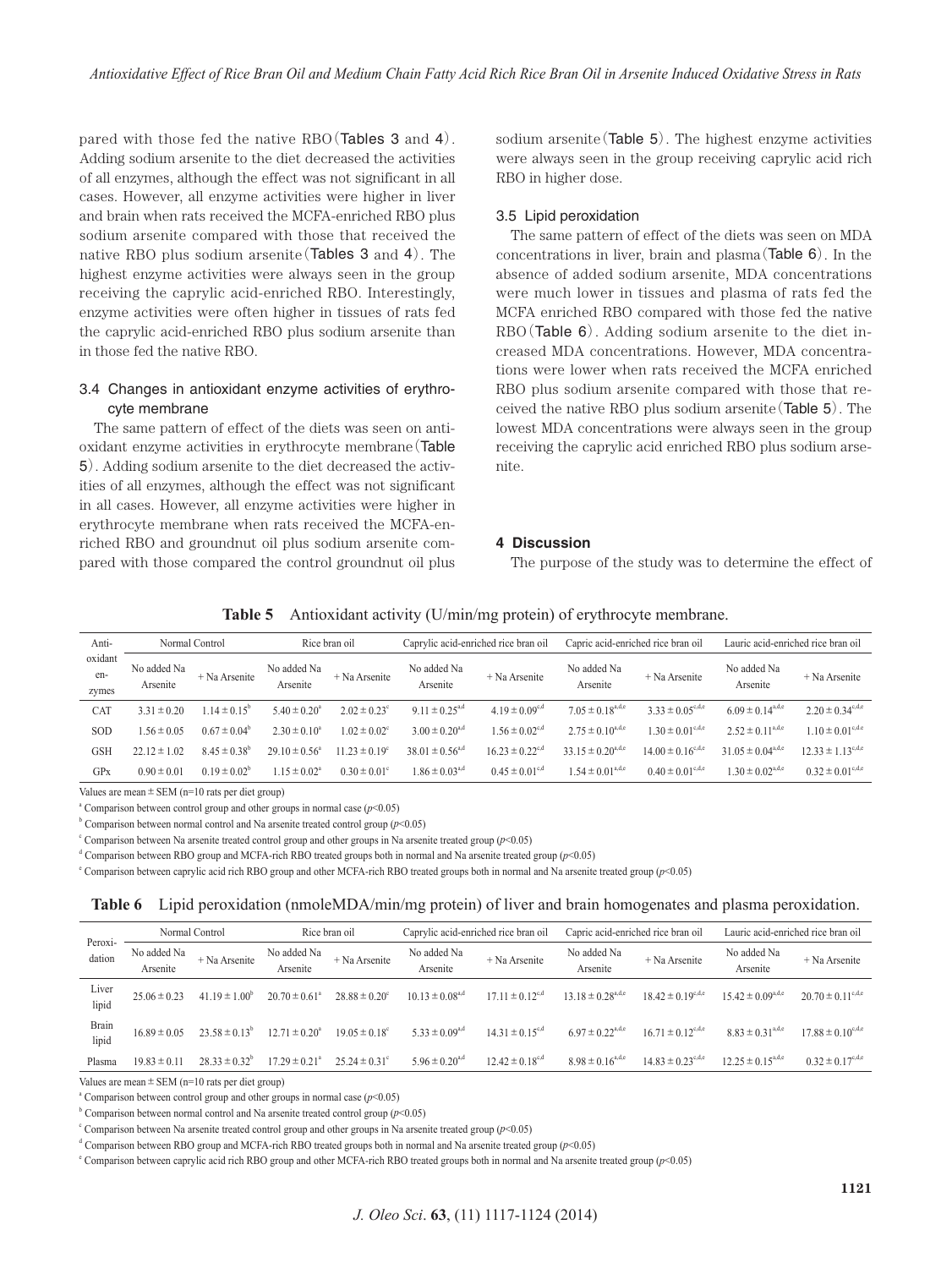medium chain fatty acid rich rice bran oil on oxidative stress generated by sodium arsenite in comparison to native rice bran oil. Arsenite is known to enhance the microsomal oxidation capacity of liver cells. This study shows significant decrease in antioxidant enzymes activity by administration of arsenic poisoning in the form of sodium arsenite. Such alteration of oxidative stress markers is suggested to be due overuse failure of the antioxidant defense system secondary to reactive oxygen species production, as evidenced by the study of Ramanathan  $et al.<sup>11</sup>$ .

The activities of antioxidant enzymes such as superoxide dismutase, catalase and glutathione peroxidase form the first line of defense against reactive oxygen species $^{30)}$ . With the administration of sodium arsenite there was a decrease in the activities of the enzymes which proved the generation of oxidative stress. In the present study, the antioxidant enzyme activities were increased with the administration of MCFA rich rice bran oil both in normal and arsenite treated cases. Restoration of activities of these enzymes in the liver and brain tissues with MCFAs may be due to increased intracellular concentration of the non-enzymatic antioxidant GR, whose level was decreased in those tissues by administration of sodium arsenite. GR is one of the body's most important endogeneous antioxidants responsible for free radical scavenging in all cell types. RBO and MCFA rich RBO increased the level of GR in brain and liver tissues.

The present study was also designed to examine the levels of erythrocyte antioxidant enzyme activities in normal and arsenite treated groups. Several enzymes have evolved in aerobic cells to overcome the damaging effects of reactive oxygen species(ROS). They are significantly used to maintain the redox balance during oxidative stress and are collectively called as endogenous antioxidative enzymes. Superoxide dismutase(SOD), glutathione peroxi $dase(GPx)$ , glutathione reductase  $(GR)$  and catalase  $(CAT)$ are the main endogenous enzymatic defense systems of all aerobic cells $^{17}$ . They give protection by directly scavenging superoxide radicals and hydrogen peroxide, converting them to less reactive species $^{31}$ . SOD catalyzes the dismutation of superoxide radical $(\cdot O_2)$ to hydrogen peroxide  $(H_2O_2)$ . Although  $H_2O_2$  is not a radical, it is rapidly converted by fenton reaction into ・OH radical which is very reactive. Among various antioxidant mechanisms in the body, SOD is thought to be one of the major enzymes that protect cells from ROS. Glutathione peroxidase  $(GPx)$ neutralizes hydrogen peroxide by taking hydrogens from two GR molecules resulting in two  $H_2O$  and one GSSG. The enzyme glutathione reductase then regenerates GSH from GSSG with NADPH as a source of hydrogen. Another important part of the enzymatic defense system is catalase. CAT is one of the most active catalysts produced by nature. CAT is largely, but not exclusively, localized in peroxisomes, wherein many  $H_2O_2$  producing enzymes reside.

Thus CAT, which exhibits a high  $Km$  for  $H_2O_2$ , can act upon  $H_2O_2$  produced before it diffuses to other parts of the cell. CAT is a tetrameric heme containing enzyme that is found in all aerobic organisms. Because of its wide distribution, evolutionary conservation and capacity to rapidly degrade hydrogen peroxide, it has been proposed that CAT plays an important role in systems which have evolved to allow organisms to live in aerobic environments. Therefore activity of CAT is one of the important biomarker of oxidative stress. Results showed that antioxidant enzyme activities in erythrocyte membrane were lowest in arsenite treated group due to excessive production of ROS. MCFA rich RBOs increased the enzyme activities thus lowering the oxidative stress induced by sodium arsenite. Caprylic acid rich RBO produces the highest effect against arsenic poisoning. MCFA rich RBOs produced greater effect than RBO.

We also evaluated lipid peroxidation by measuring hepatic levels of malonaldehyde(MDA). In agreement with other studies, we observed a significant increase in MDA levels in tissues of arsenic poisoning rats when compared to normal control rats. Both RBO and MCFA rich RBOs produced less increase in lipid peroxidation which indicates that they help in improving antioxidant potential of tissues. Moreover caprylic acid rich RBO produced the best results. RBO produced decreased lipid peroxidation due to its oryzanol content<sup>32)</sup>. MCT rich RBO further decreased the lipid peroxidation by reducing the content of PUFA in RBO.

#### **5 Conclusion**

Thus it may be possible that in the in vivo conditions these MCFA rich RBO may have reduced the formation of hydro-peroxides by lowering the formation of free radicals. Therefore it appears that inclusion of MCFA in RBO in diet improves antioxygenic potential and protect against oxidative stress to a reasonable extent.

## **Acknowledgement**

Authors would like to acknowledge University Grants Commission for providing the research fellowship and the research grant Dr. D.S. Kothari Postdoctoral Fellowship.

# **References**

1) Raihan, S. Z.; Chowdhury, A. K.; Rabbani, G. H.; Marni, F.; Ali, M. S.; Nahar, L.; Sarkar, S. D. Effect of aqueous extracts of black and green teas in arsenic-induced toxicity in rabbits. *Phytother Res.* 23, 1603-1608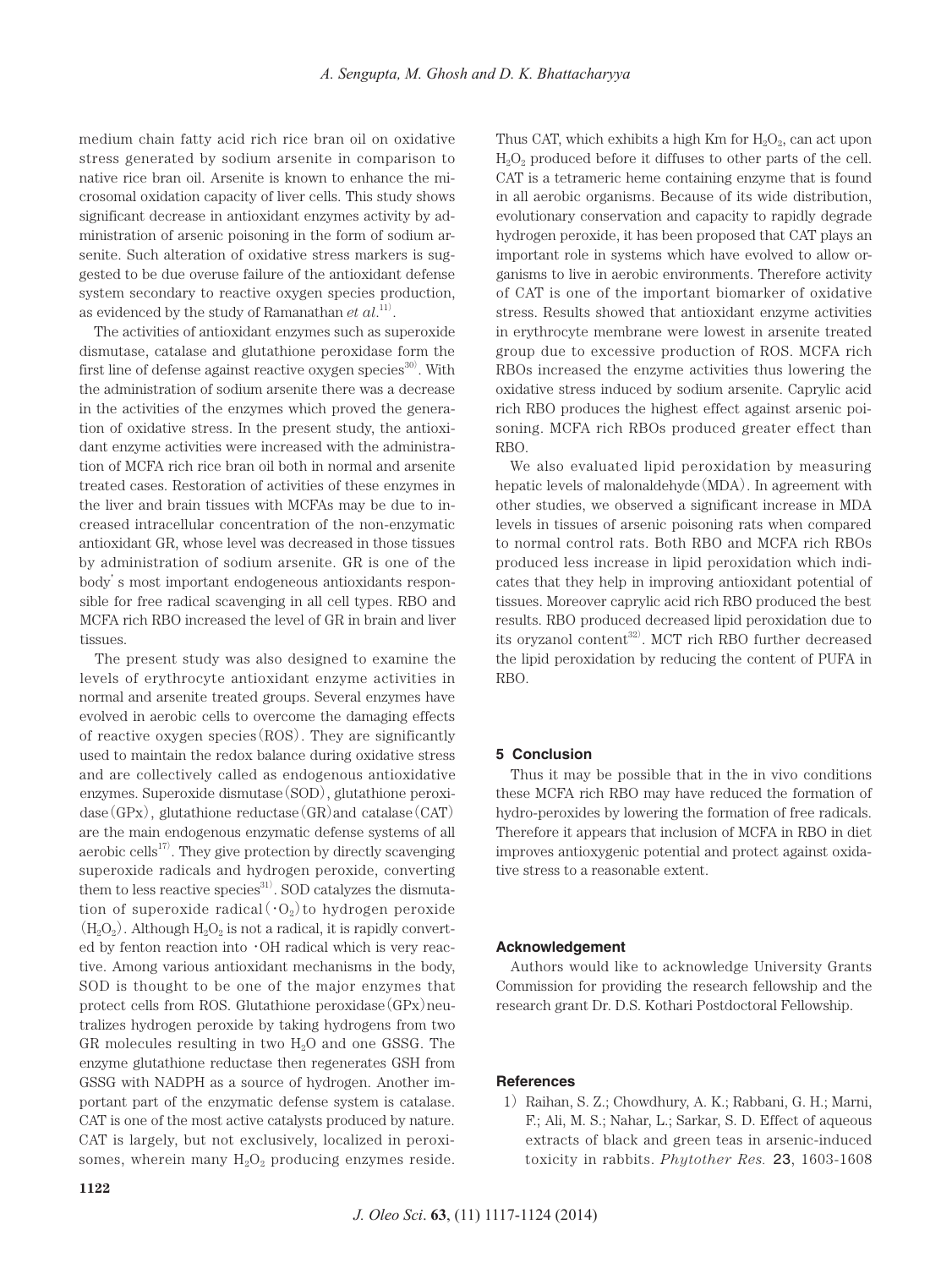$(2009)$ .

- 2) Jiangang, B.; Hansheng, L. Research advances in arsenic trioxide on costatic. *Clin Pharm Aff.* 22, 1105-7 (2008).
- 3) Davey, J. C.; Nomikos, A. P.; Wungjiranirun, M.; Sherman, J. R.; Ingram, L.; Batki, C.; Lariviere, J. P.; Hamilton , J. W. Arsenic as an endocrine receptor: arsenic disrupts retinoic acid receptor and thyroid hormone receptor-mediated gene regulation and thyroid hormone-mediated amphibian tail metamorphosis. *Environ. Health Perspect.* 116, 165-72(2008).
- 4) Dilda, P. J.; Hogg, P. J. Arsenical-based cancer drugs. *Cancer Treat Rev.* 33, 542-64(2008).
- 5) Benbrahim-Talla, W. Inorganic arsenic and human prostrate cancer. *Environ. Health Perspect.* 116, 158-164(2008).
- 6) Golechha, M.; Chaudhry, U.; Bhatia, J.; Saluja, D.; Arya, D. S. Naringin protects against kainic acid-induced status epilepticus in rats: Evidence for an antioxidant, anti-inflammatory and neuroprotective intervention. *Biol. Pharm. Bull.* 34, 360-365(2011).
- 7) Shi, H.; Shi, X.; Liu, K. J. Oxidative mechanism of arsenic toxicity and carcinogenesis. *Mol. Cell Biochem.*  255, 67-78(2004).
- 8) Mo, J.; Xia, Y.; Wade, T. J.; Schmitt, M.; Le, X. C.; Dang, R.; Mumford, J. L. Chronic arsenic exposure and oxidative stress: OGG1 expression and arsenic exposure, nail selenium, and skin hyperkeratosis in inner mongolia. *Environ. Health Perspect.* 114, 835-841(2006).
- 9) Aposhian, H. V.; Aposhian, M. M. Newer developments in arsenic toxicity. *J. Am. Coll. Toxicol.* 8, 1297-1305 (1989).
- 10) Bhadauria, S.; Flora, S. J. Response of arsenic-induced oxidative stress, DNA damage, and metal imbalance to combined administration of DMSA and monoisoamyl-DMSA during chronic arsenic poisoning in rats. *Cell Biol. Toxicol.* 23, 91-104(2007).
- 11) Ramanathan, K.; Balakumar, B. S.; Panneerselvam, C. Effects of ascorbic acid and alpha tocopherol on arsenic-induced oxidative stress. *Hum. Exp. Toxicol.* 21, 675-680(2002).
- 12) Kadirvel, R.; Sundaram, K.; Mani1, S.; Samuel, S.; Elango, N.; Panneerselvam, C. Supplementation of ascorbic acid and  $\alpha$ -tocopherol prevents arsenic-induced protein oxidation and DNA damage induced by arsenic in rats. *Hum. Exp. Toxicol.* 26, 939-946  $(2007)$ .
- 13) Ghosh, A.; Mandal, A. K.; Sarkar, S.; Panda, S.; Das, N. Nanoencapsulation of quercetin enhances its dietary efficacy in combating arsenic-induced oxidative damage in liver and brain of rats. *Life Sci.* 84, 75-80  $(2009)$ .
- 14) Drew, B.; Leeuwenburgh, C. Aging and the role of reactive nitrogen species. *Ann. N. Y. Acad. Sci.* 959,

66-81(2002).

- 15) Bray, G. A.; Lee, M.; Bray, T. L. Weight gain of rats fed medium-chain triglycerides is less than rats fed longchain triglycerides. *Int. J. Obesity* 4, 27-32(1980).
- 16) Bach, A. C.; Bababayn, V. K. Medium-chain triglycerides: an update. *Am. J. Clin. Nutr.* 36, 950-961 (1982).
- 17) Halliwell, B.; Gutteridge, J. M. C. Free Radicals in Biology and Medicine, 3rd ed. Oxford: Oxford University Press 187-267(1999).
- 18) Livingstone, D. R.; O'hara, S. C. M.; Frettsome, F.; Rundle, J. Contaminant-mediated pro-/anti-oxidant processes and oxidative damage in early life-stages of fish. In Environment and Animal Development. Genes, Life Histories and Plasticity, pp. 173-201(2001).
- 19) Parihar, M. S.; Dubey, A. K. Lipid peroxidation and ascorbic acid status in respiratory organs of male and female freshwater catfish Heteropneustes fossilis exposed to temperature increase. *Comp. Biochem. Physiol.* 112, 309-313(1995).
- 20) Rodriguez, V. M.; Carrizales, L.; Jimenez-Capdeville, M. E.; Dufour, L.; Giordano, M. The effects of sodium arsenite exposure on behavioral parameters in the rat. Brain Res. Bull. 55, 301-308(2001).
- 21) Aebi, H. Catalase in vitro. *Methods Enzymol.* 105, 121-126(1984).
- 22) Martin, J. P.; Dailey, M.; Sugarman, E. Negative and positive assays of superoxide dismutase based on haematoxylin autoxidation. *Arch. Biochem. Biophys.*  255, 329-336(1987).
- 23) Ellman, G. L. Tissue sulfhydryl groups. *Arch. Biochem. Biophys.* 82, 70-77(1959).
- 24) Flohe, L.; Gunzler, W. A.; Assay of glutathione peroxidase. *Methods Enzymol.* 105, 114-121(1984).
- 25) Lowry, O. H.; Rosebrough, N. J.; Farr, A. L.; Randall, R. J. Protein measurement with the Folin phenol reagent. *J. Biol. Chem.* 193, 265-275(1951).
- 26) Bligh, E. H.; Dyer, W. J. A rapid method of total lipid extraction and purification. *Can. J. Biochem. Physiol.* 37, 911-917(1959).
- 27) Schmedes, A.; Holmer, G. New thiobarbituric acid (TBA)method for determining free malondialdehyde (MDA)and hydroperoxides selectivity as a measure of lipid peroxidation. *J. Am. Oil. Chem. Soc.* 66, 813- 817(1989).
- 28) Dhar, P.; Bhattacharyya, D.; Bhattacharyya, D. K.; Bhattacharyya, D. Dietary comparison of conjugated linolenic acid  $(9 \text{ cis}, 11 \text{ trans}, 13 \text{ trans})$  and a-tocopherol effects on blood lipids and lipid peroxidation in alloxan-induced diabetes mellitus in rats. *Lipids* 41, 49-54(2006).
- 29) Devi, G. S.; Prasad, M. H.; Saraswathi, I.; Raghu, D.; Rao, D. N.; Reddy, P. P. Free radicals antioxidant enzymes and lipid peroxidation in different types of leu-